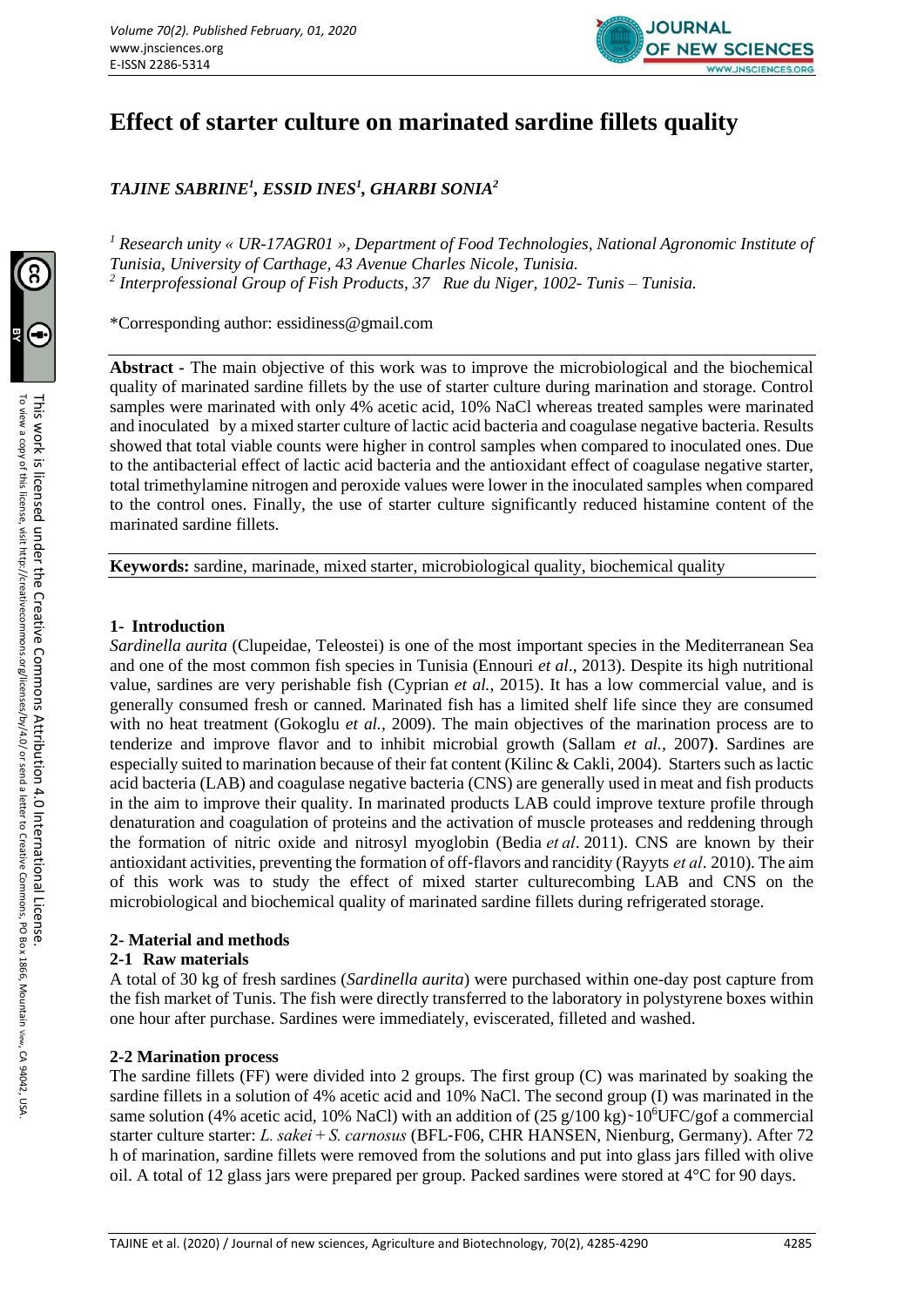

## **2.3. Microbiological analysis**

Ten grams of each sardine sample were diluted with 90 ml of sterile peptone water (Accumix, Belgium) using a Stomacher 80 Biomaster. Serial 10-fold dilutions were prepared in sterile peptone water. Total viable counts were determined on Plate Count Agar (PCA) (Accumix, Belgium) after 48 h of incubation at 30°C, coliforms on Desoxycholate Agar (Accumix, Belgium) after 24 h at 37°C for total coliforms and 44°C for fecal coliforms. LAB on MRS agar (Accumix, Belgium) after 48 h at 30 °C(Guiraud, 1998).

## **2.4. Chemical analysis**

Chemical analyses were done on fresh sardine fillets, after marination and during storage. Total volatile base nitrogen (TVB-N) and trimethylamine nitrogen (TMA-N) were determined by the micro-diffusion method of Conway (Cobb et al., 1973). Specifically, TMA-N was determined after the addition of formaldehyde. The sardine content in TVB-N and TMA-N were expressed as mg TVB-N per 100 g of sample and mg TMA-N per 100 g of sample, respectively. Peroxide values were measured based on the standard AOCS method (2009). The peroxide value of fish oil is expressed as milliequivalents of peroxide per 1000 g of oil. The histamine content was determined using the colorimetric method described by (Patange *et al.*, 2005). Histamine content was extracted from fish muscle and determined as described by (Patange *et al.*, 2005).

## **2.5. Statistical analysis**

All measurements were done in triplicate. Data were statistically analyzed using a two-way ANOVA procedure of STATGRAPHICS Centurion (XV) 16.1.15software (Manugistics Inc, Cambridge, MA). Duncan's multiple range test was used to determine any significant difference between mean values, and evaluations were based on a significance level of P< 0.05.

### **3. Results and discussion**

### **3.1. Microbiological analysis**

Counts of total viable counts (TVC), total coliform (TC) and lactic acid bacteria (LAB) of fresh fillets and fillets samples during marination and storage are presented in table 1. Results showed a significant difference between control samples and those inoculated with starter culture (P<0.05). After marination, total viable counts decreased from 2.9 to 2.1 log UFC/g for control samples against an increase from 2.9 to 3.1 for the inoculated ones. Kilinc et al., (2008) reported that bacteria are able to continue their activity more or less rapidly according to their ability to adapt to the medium. Acetic acid provides an environment suitable for the action of proteases present in the muscle. The products of proteolysis provide an energy source for the growth of acetic acid tolerant bacteria. LAB were inhibited in the control sample.Inhibition of LAB in the control sample was related to high concentration of NaCl (10 %). In the experimental sample, counts of TVC and LAB increased during marination, this increase is explained by the addition of the starter culture. After marination, counts of total coliforms in control samples were significantly lower than those enumerated in inoculated ones (P<0.05). This result can be explained by the antimicrobial effect of LAB (Essid et al., 2013). During storage, a significant decrease  $(P<0.05)$  of microorganisms was observed for all samples, due to low temperature and lack of  $O<sub>2</sub>$ .

| Log        | FF                         |                          | M72                          | Days of storage          |                |                          |                          |                          |            |
|------------|----------------------------|--------------------------|------------------------------|--------------------------|----------------|--------------------------|--------------------------|--------------------------|------------|
| UFC/       |                            |                          |                              |                          | 30             | 60                       |                          | 90                       |            |
| g          |                            | C                        |                              |                          |                | C                        |                          | C                        |            |
| <b>TVC</b> | $3.07 + 0.1$ <sup>a1</sup> | $2.9+0.09^{2}$           | $3.1 \pm 0.06$ <sup>a3</sup> | $2.1 \pm 0.0$            | $1.5 \pm 0.08$ | $1.4 \pm 0.09$           | $1.2 \pm 0.0$            | $0.15+0.0$               | $0.11+0.1$ |
|            |                            |                          |                              | 9                        |                |                          |                          |                          |            |
| <b>TC</b>  | $1.87+0.09b$               | $1.65+0.04b$             | $1.05 + 0.05^{\circ}$        | $1.3 \pm 0.1$            | $1.05 + 0.0$   | $1.05 + 0.0$             | $\overline{\phantom{0}}$ |                          |            |
|            |                            |                          |                              |                          | 9              | δ                        |                          |                          |            |
| <b>LAB</b> | $2.39+0.10^{\circ}$        | $\overline{\phantom{a}}$ | 1.45                         | $\overline{\phantom{a}}$ | 1.01           | $\overline{\phantom{a}}$ | $0.9 \pm 0.1$            | $\overline{\phantom{0}}$ | 0.05       |
|            |                            |                          | $\pm 0.10$ <sup>c2</sup>     |                          | $\pm 0.15$     |                          |                          |                          | $\pm 0.04$ |

**Table1-** Changes in microbial flora of control and inoculated sardine fillets during marination and refrigerated storage

Mean value  $\pm$  standard deviation (n=3);

FF: fresh filets; M72: marination 72 hours; C: control samples; I: inoculated samples, TVC: total viable counts; TC: total coliforms; LAB: lactic acid bacteria; Means with the same parameter and the same column with different superscript letters  $(a,b)$  are different (P<0.05); Mean with the same parameter and the same line with different superscript numbers (1,2,3) are different (P<0.05)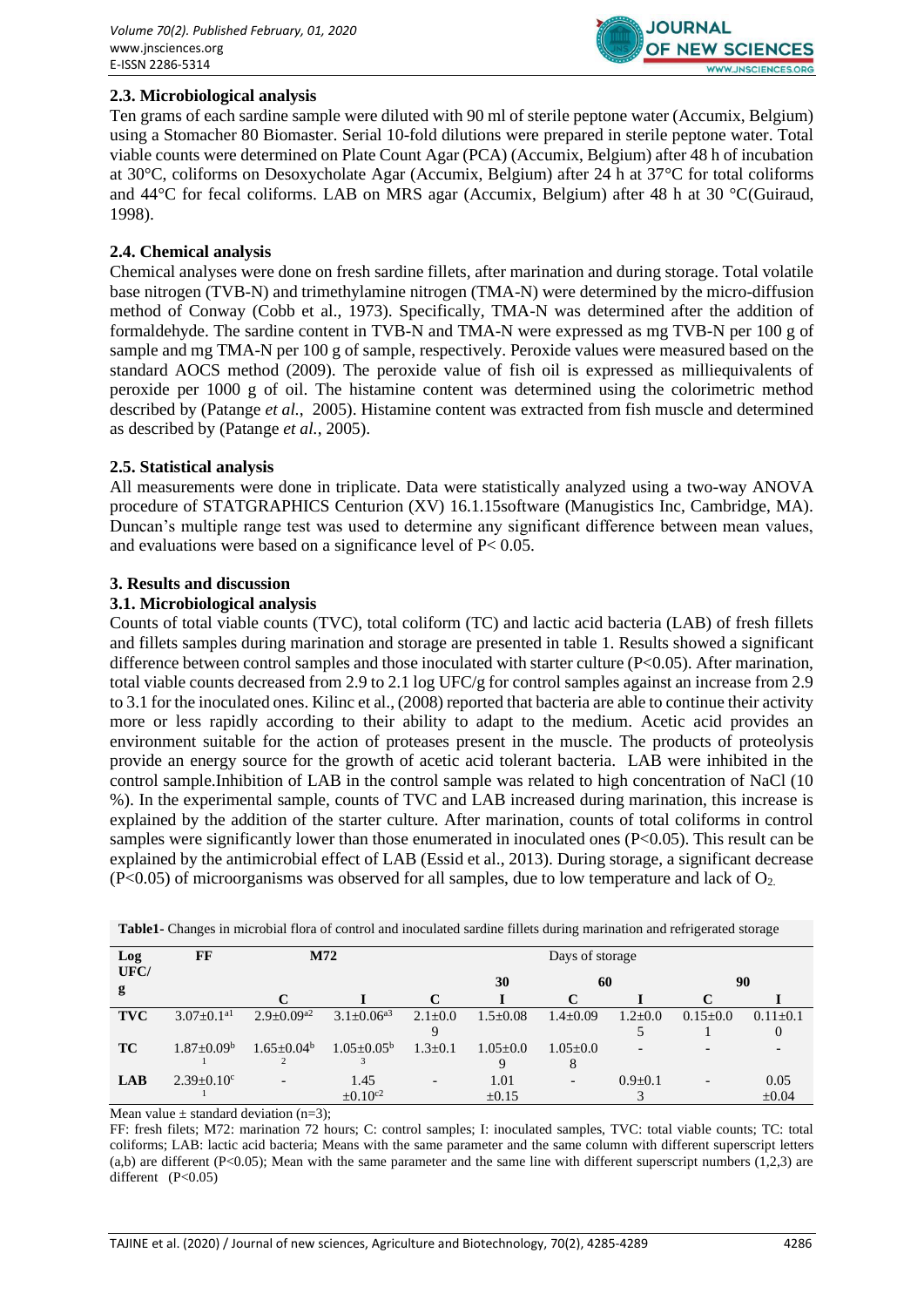

## **3-2 TVB-N and TMA contents**

TVB-N is produced from the degradation of proteins and non-protein nitrogenous compounds, mainly as result of microbial activity (Connel, 1975). The initial TVB-N in fresh sardine fillets was 4.48±0.98 mg/100 g fresh fillet (table 2). A significant decrease  $(P< 0.05)$  was observed in TVB-N values from 4.48 to 3.98, 3.88 mg/100 g fish fillet for control and inoculated samples, respectively, after the marinating process (table 2). This decrease is related to the effects of acetic acid and salt which were used in marination and which leached out the TVB-N. During storage, TVB-N values increased in all samples (figure 1). This increase is probably due to a combination of microbiological and autolytic degradation of nucleotides and free amino acids (Sallam et al., 2007). No significant differences were observed between control samples and those inoculated with starter culture (P>0.05). During marination, TMA values increased significantly (P<0.05) from 0.74 (fresh fillets) to 0.89 and 0.59 mg/100 gfor control and inoculated samples, respectively (table 2). This increase is due to the reduction of TMAO by bacterial activity and partly by intrinsic enzymes (Gram & Huss, 1996). During storage TMA values increased to the two samples without reaching limit for acceptability of fish (5-10 mg/100 g sample) (Sikorski et al,,1989) (figure 1). Due to the effect of LAB, inoculated samples showed the lower values of TMA  $(P<0.05)$ .



**Figure 1-** Changes in TVB-N (a), TMA (b) and PV values (c) of marinated sardine fillets during storage at  $4^{\circ}$ C C: control sample; I: inoculated sample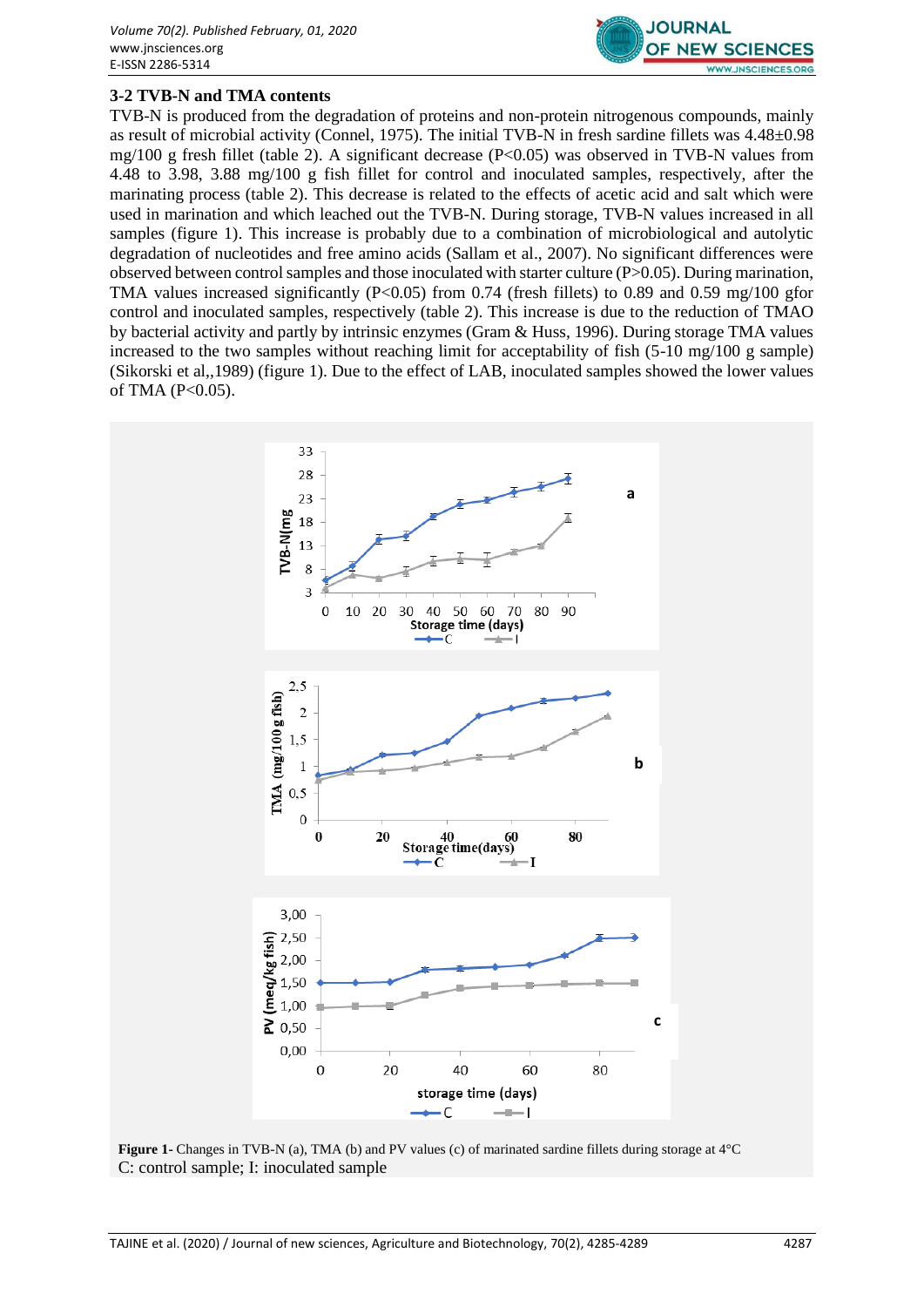

**Table 2-** Effect of starter culture on chemical parameters during marination

|  | $TVB-N$ (mg/100 g fish)    |                            |                                     | TMA(mg/100 g fish) |                            |                            | Pv value (meq/kg fish)           |                 |                 |
|--|----------------------------|----------------------------|-------------------------------------|--------------------|----------------------------|----------------------------|----------------------------------|-----------------|-----------------|
|  | FF                         | M 24                       | M 72                                | FF                 | M24                        | M 72                       | FF                               | M24             | M 72            |
|  | $4.48 + 0.98$ <sup>a</sup> | $4.03 + 0.71$ <sup>a</sup> | 3.98<br>$^{+}$<br>0.98 <sup>a</sup> | $0.74 + 0.04^a$    | $0.87 + 0.04^a$            | $0.89 + 0.01a$             | 0.35<br>$\pm 0.01$ <sup>al</sup> | $1.05 + 0.01^a$ | $1.50+0.01a$    |
|  | $4.48 + 0.98$ <sup>a</sup> | $3.75 + 0.73^b$            | 3.88<br>$\pm$<br>$0.45^{\rm b}$     | $0.74 + 0.04^a$    | $0.44 + 0.81$ <sup>a</sup> | $0.59 + 0.07$ <sup>a</sup> | $0.35+0.01^a$                    | $1.09 + 0.07^b$ | $1.46 + 0.13^b$ |

Mean value  $\pm$  standard deviation (n=3);

FF: fresh fillets; M24: marination 24 hours; M72: marination 72 hours; CS: control samples; I : inoculated sample Means with the same parameter and the same column with different superscript letters (a,b) are different (P<0.05) Mean with the same parameter and the same line with different superscript numbers  $(1,2,3)$  are different  $(P<0.05)$ 

### **3.3. Peroxide value**

Determination of hydroperoxides is used to monitor primary oxidation of sardine fat in the presence of three derivatives of hydroxy benzoic acid (Chandrasekar et al., 2016). PV values increased significantly for the two samples ( $p<0.05$ ) during marination, from 0.35meq/kg fish to reach values of 1.50 and 1.46 meq/kg fish for C and I samples, respectively (table 2). During storage, PV values increased for the two samples without reaching the limit of freshness (5 meq/kg) (figure 1). PV values below 5meq/kg, indicate that the fat is fresh or that the hydroperoxides have been degraded into ketones (Chandrasekar et al., 2016). Inoculation with starter culture affect significantly peroxide values. CNS bacteria are known by their antioxidant activity (Essid et al., 2013) and are responsible of the reduction of PV in the inoculated samples.

### **3.4. Histamine**

Production of high levels of histamine in fish products can be fairly rapid and depends on the number of microorganisms present (Ababouch, et al., 1996). After 90 days of storage in the olive oil, histamines values increased from 0.60 mg/100 g in the fresh fillets to reach values of 2.51 and 2.1 mg/100 g for control and inoculated samples respectively (P<0.05) (figure 2). Histamine content did not develop beyond the limit (20 mg/100 g) set by the EU (EEC, 1991). The lowest histamine content was in the inoculated samples (P<0.05). In fact, the antimicrobial effects of LAB reduced microbial growth and tend to decrease histamine content.



**Figure 2-** Histamine contents of fresh and marinated sardine fillets

#### **4. Conclusion**

The antibacterial effect of the LAB reducescounts of TVC and CT in the inoculate samples which leads to reduce TVB-N, TMA and histamines contents. The antioxidant activity of CNS ameliorates the oxidative stability of the marinated fillets.Using starter culture in marinated sardine fillets should improve their quality and increase their shelf life.